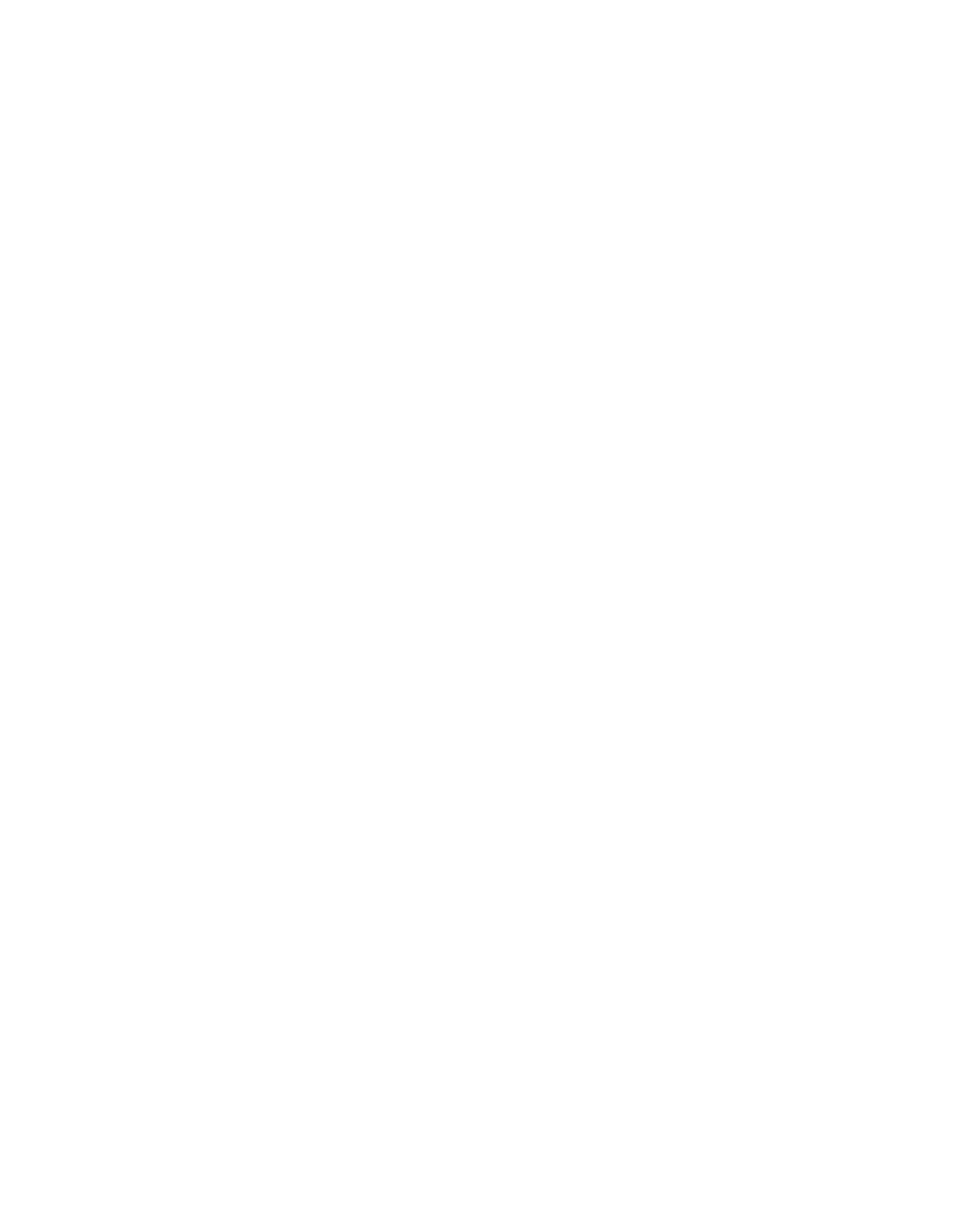*CNHP's mission is to preserve the natural diversity of life by contributing the essential scientific foundation that leads to lasting conservation of Colorado's biological wealth.*

#### **Colorado Natural Heritage Program**

Warner College of Natural Resources Colorado State University 1475 Campus Delivery Fort Collins, CO 80523 (970) 491‐7331 

Report Prepared for: Colorado Department of Transportation and the Colorado Natural Areas Program

Recommended Citation: 

Panjabi, S.S. and G. Smith, 2014. Recommended best management practices for Gunnison milkvetch (Astragalus anisus): practices developed to reduce the impacts of road maintenance activities to plants of concern. Colorado Natural Heritage Program, Colorado State University, Fort Collins, Colorado. 

> Front Cover: Astragalus anisus plants and habitat, from top to bottom, © Lori Brummer, Bernadette Kuhn, Lori Brummer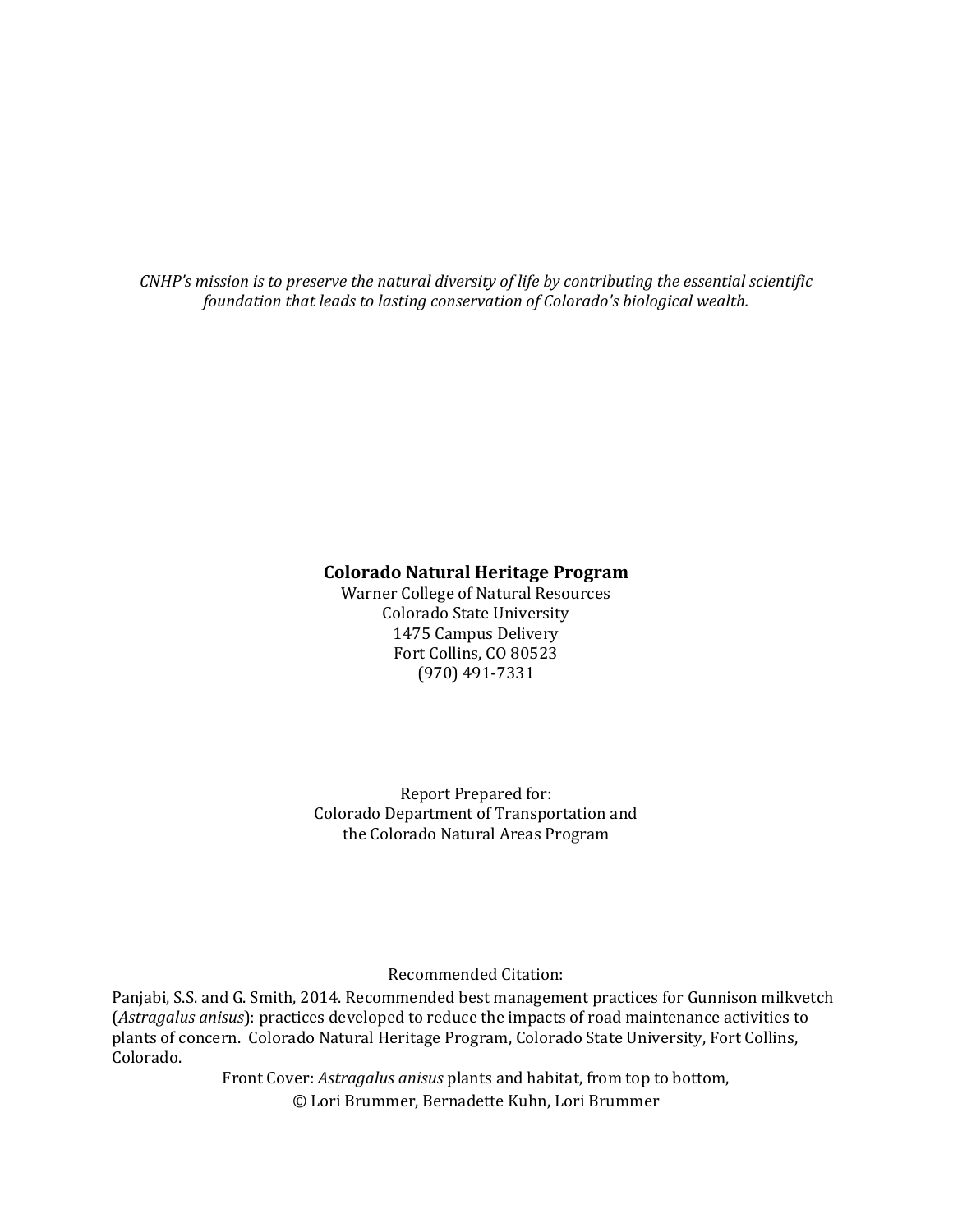### **RECOMMENDED BEST MANAGEMENT PRACTICES for Gunnison milkvetch (***Astragalus anisus***)**

### **Practices Developed to Reduce the Impacts of Road Maintenance Activities to Plants of Concern**

Susan Panjabi and Gabrielle Smith

Colorado Natural Heritage Program Warner College of Natural Resources

> Colorado State University Fort Collins, Colorado 80523



May 2014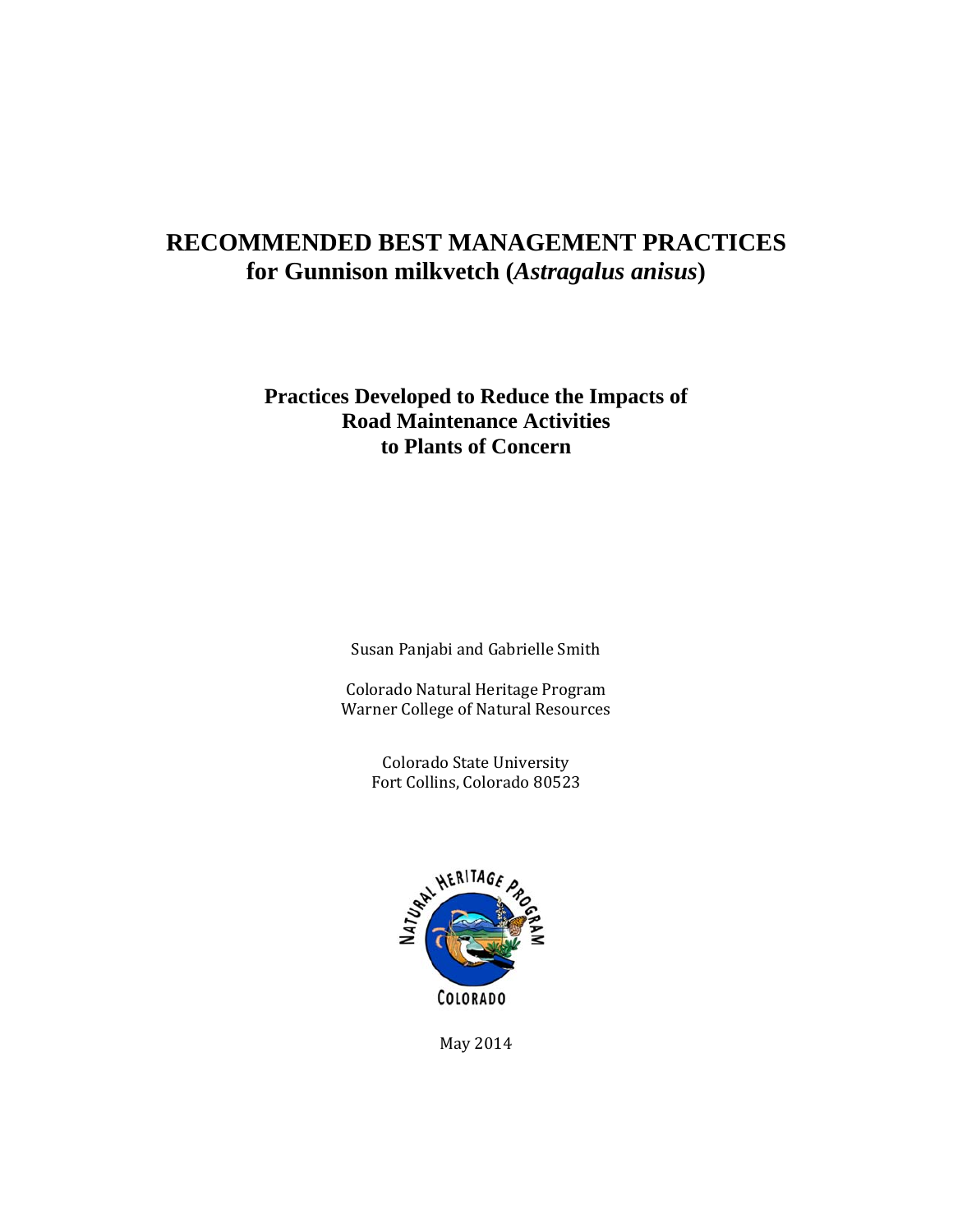# **ACKNOWLEDGEMENTS**

Funding for this important project was provided by the Colorado Department of Transportation (CDOT) and the Colorado Natural Areas Program (CNAP).

We appreciate the input of numerous individuals during the preparation of this document, especially Sarah Triplett, Brian Elliott, Jill Handwerk, and Bernadette Kuhn.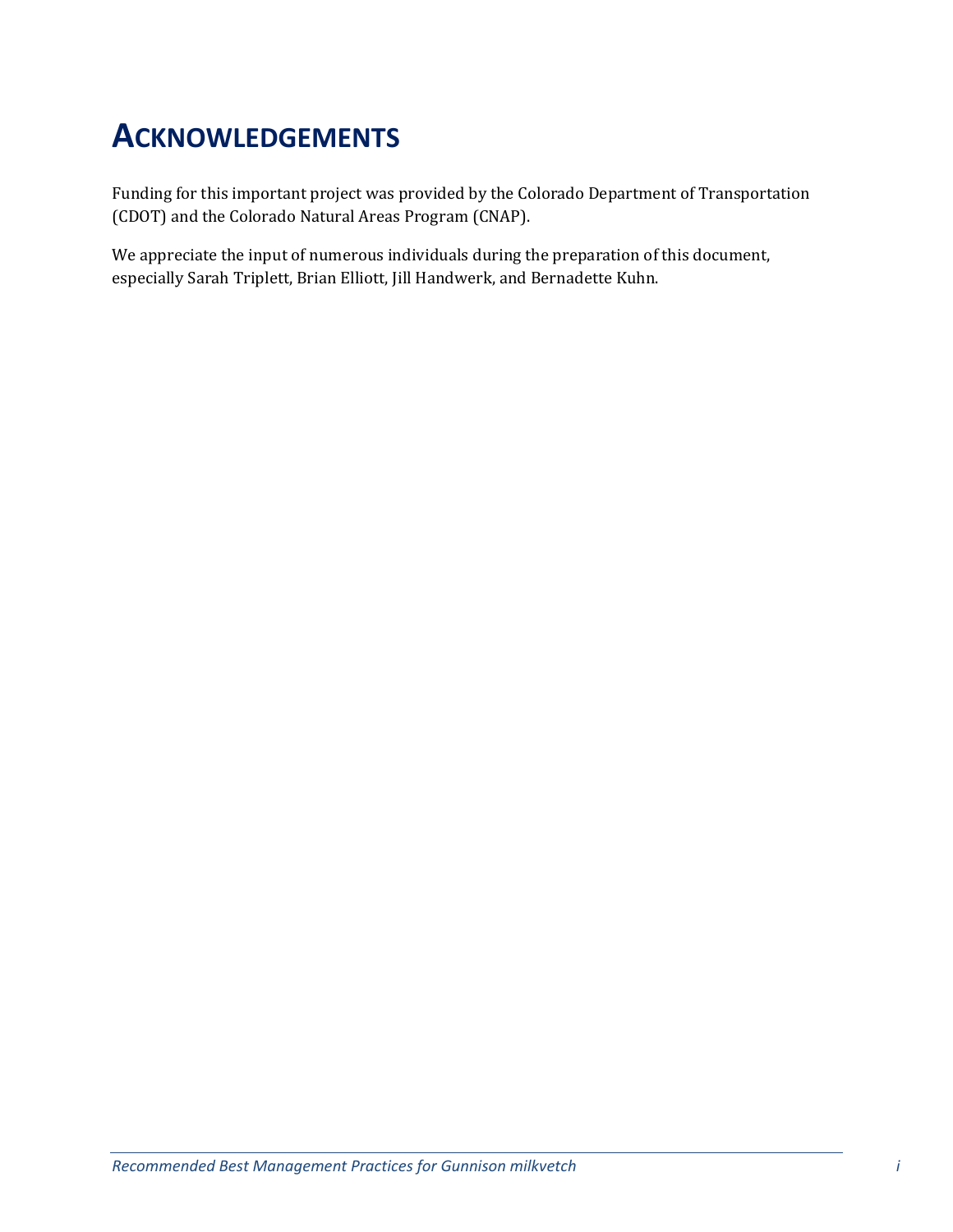# **TABLE OF CONTENTS**

| Noxious Weed Management in Habitat for Gunnison Milkvetch (Astragalus anisus) |
|-------------------------------------------------------------------------------|
|                                                                               |
|                                                                               |
|                                                                               |
|                                                                               |
|                                                                               |
|                                                                               |
|                                                                               |
|                                                                               |
|                                                                               |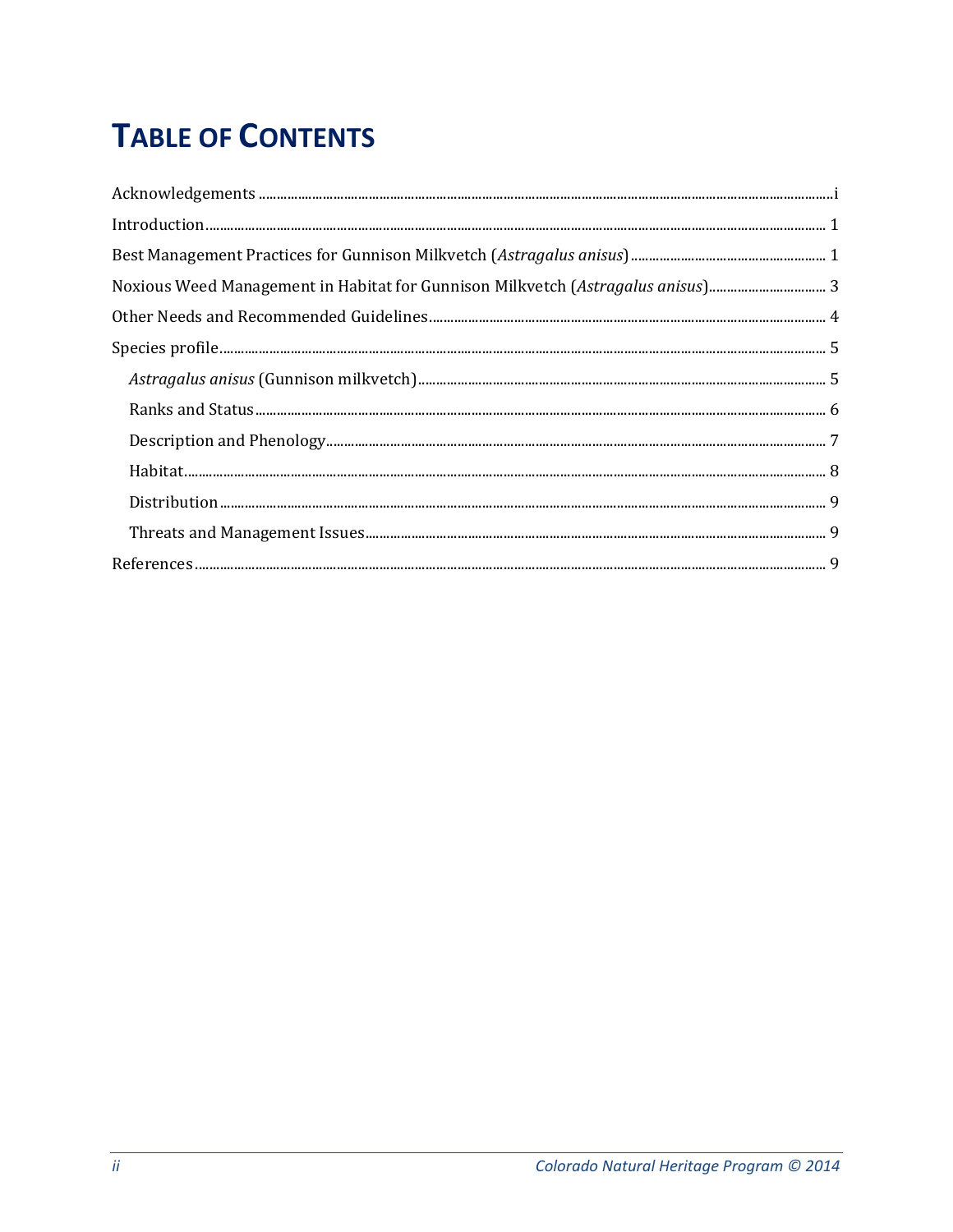## **INTRODUCTION**

Gunnison milkvetch (*Astragalus anisus*) is a small plant in the Fabaceae (Pea Family) that is known only from the Gunnison Basin in Gunnison and Saguache counties, Colorado, and is considered to be imperiled at a global and state level (G2G3/S2S3; Colorado Natural Heritage Program 2014). One of the biggest conservation issues for this imperiled plant species is the lack of awareness of its existence and status. Avoiding or minimizing impacts to this species during road maintenance activities will effectively help to conserve its habitat and is unlikely to confer substantial impacts on road maintenance goals and projects. The Best Management Practices (BMPs) included in this document are intended to help increase the awareness of this species for anyone involved in road maintenance activities.

The desired outcome of these recommended BMPs is to reduce significantly the impacts of road maintenance activities to the Gunnison milkvetch on federal, state, and/or private land. The BMPs listed here are intended to be iterative, and to evolve over time as additional information about the Gunnison milkvetch becomes available, or as road maintenance technologies develop.

The intent of these BMPs is to inform people working along roadside areas regarding the importance of Gunnison milkvetch, one of Colorado's botanical treasures, and to outline some of the ways in which this species can coexist with road maintenance activities. The implementation of these recommendations will help to assure that maintenance activities proceed without unintended harm to these globally imperiled plants.

# **BEST MANAGEMENT PRACTICES FOR GUNNISON MILKVETCH (***ASTRAGALUS ANISUS***)**

- 1. Gather mapped location information for Gunnison milkvetch along roadsides (within 50) meters/54 yards of all roads: CDOT, County, USFS, BLM, and municipalities) consulting with the Colorado Natural Heritage Program (CNHP) at Colorado State University, local herbaria, and other known sources of rare plant location data. In 2014 this step was conducted by the Colorado Natural Heritage Program as part of a pilot project to conserve roadside populations of globally imperiled plants (Panjabi and Smith 2014).
- 2. Work with the Colorado Natural Heritage Program to create **Special Management Areas** based on the distribution of Gunnison milkvetch within 50 meters/54 yards of roads and a recommended avoidance buffer of 200 meters/218 yards. The 200 meter/218 yard buffer reduces dust transport, weed invasion, herbicide damage, magnesium chloride damage, and other unintended impacts, such as disturbance of hydrological setting. It also reduces impact to pollinators and their habitat. **Special Management Areas** (maps and data tables)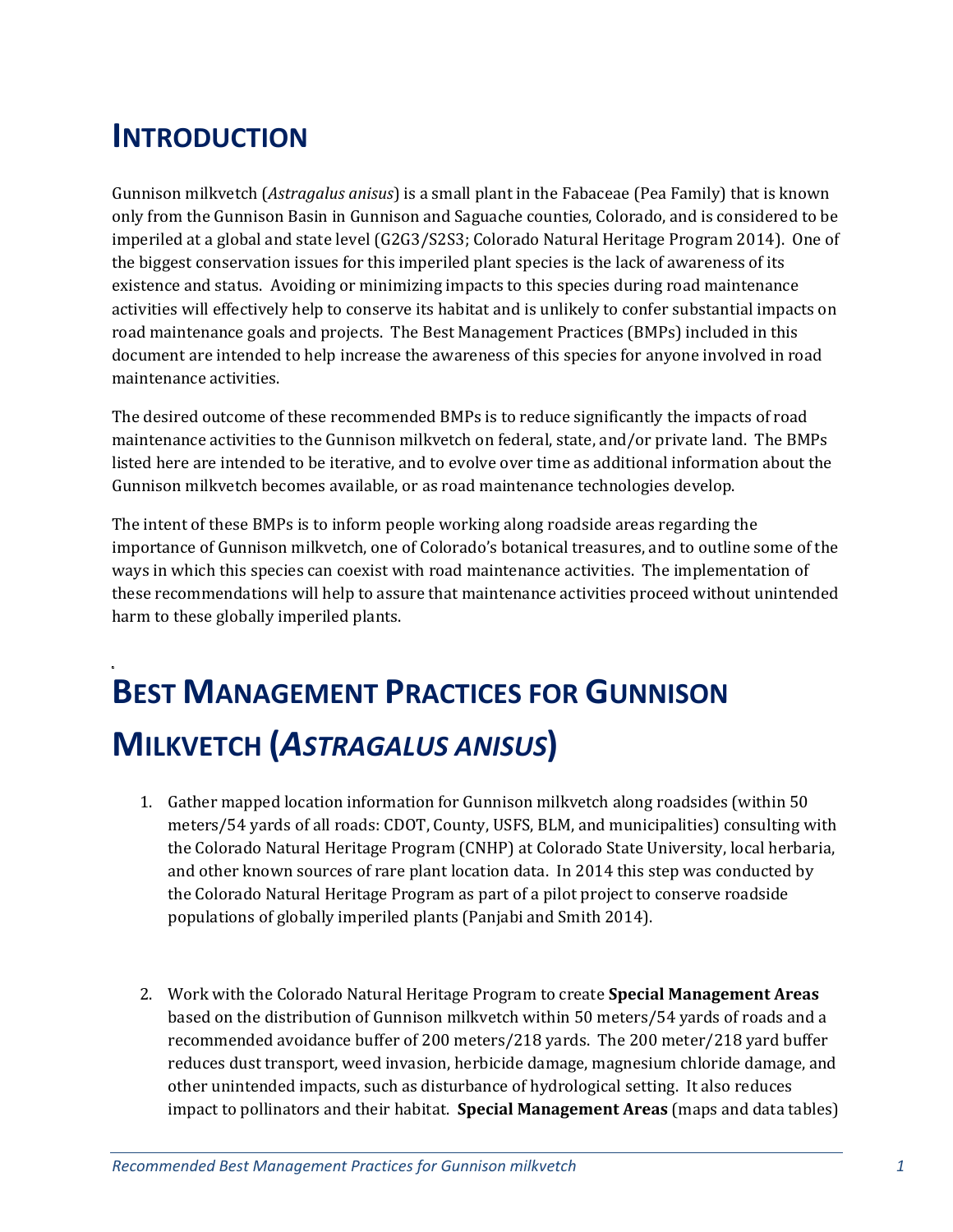are presented in Appendix One if a data sharing agreement has been signed with the Colorado Natural Heritage Program.

- 3. Prior to road maintenance work, the field supervisor (CDOT) or land manager (County, BLM, etc.) should provide maps to road crews showing all known Special Management Areas for the plants (as hard-copy and GIS files, and including the UTMs indicating the extent of the Special Management Areas along roads). The maps and other data should be "species blind"; they should *not* indicate what species are found within the Special Management Areas (Gunnison milkvetch as well as other rare taxa). The maps should be updated as new plant locations are found.
- 4. Within the Special Management Areas the roadsides should not be seeded, sprayed or mowed to avoid disturbance to soils, plants, and habitat. This includes all brush control, fire control, and weed control. Dust abatement applications, if necessary, should be comprised of water only, with use of magnesium chloride to the minimum extent necessary.
- 5. If mowing is necessary, for example for safety reasons, avoid mowing from May 1-August 31. Mowing with a 6 in/15 cm or higher cut could take place in the Special Management Areas before May 1 (or after August 31) as long as the mowers do not drive over/park on top of the plants.
- 6. If grading is necessary, following rain or other events that wash out roads, avoid burying the rare plants.
- 7. Snow and ice control measures present some concerns for the Special Management Areas, though public safety is a priority. When possible, plowing, deicer and sand applications, rock slide removal, snow fence maintenance and construction activities should consider the locations of the Special Management Areas. For example, sand applications could cover plants when the snow melts and should be avoided if possible.
- 8. Locating signs away from Special Management Areas would benefit the Gunnison milkvetch. If guardrails need to be installed/repaired, minimize impacts to the milkvetch to the greatest extent possible.
- 9. *Ex-situ* techniques such as transplanting are not recommended under any circumstances.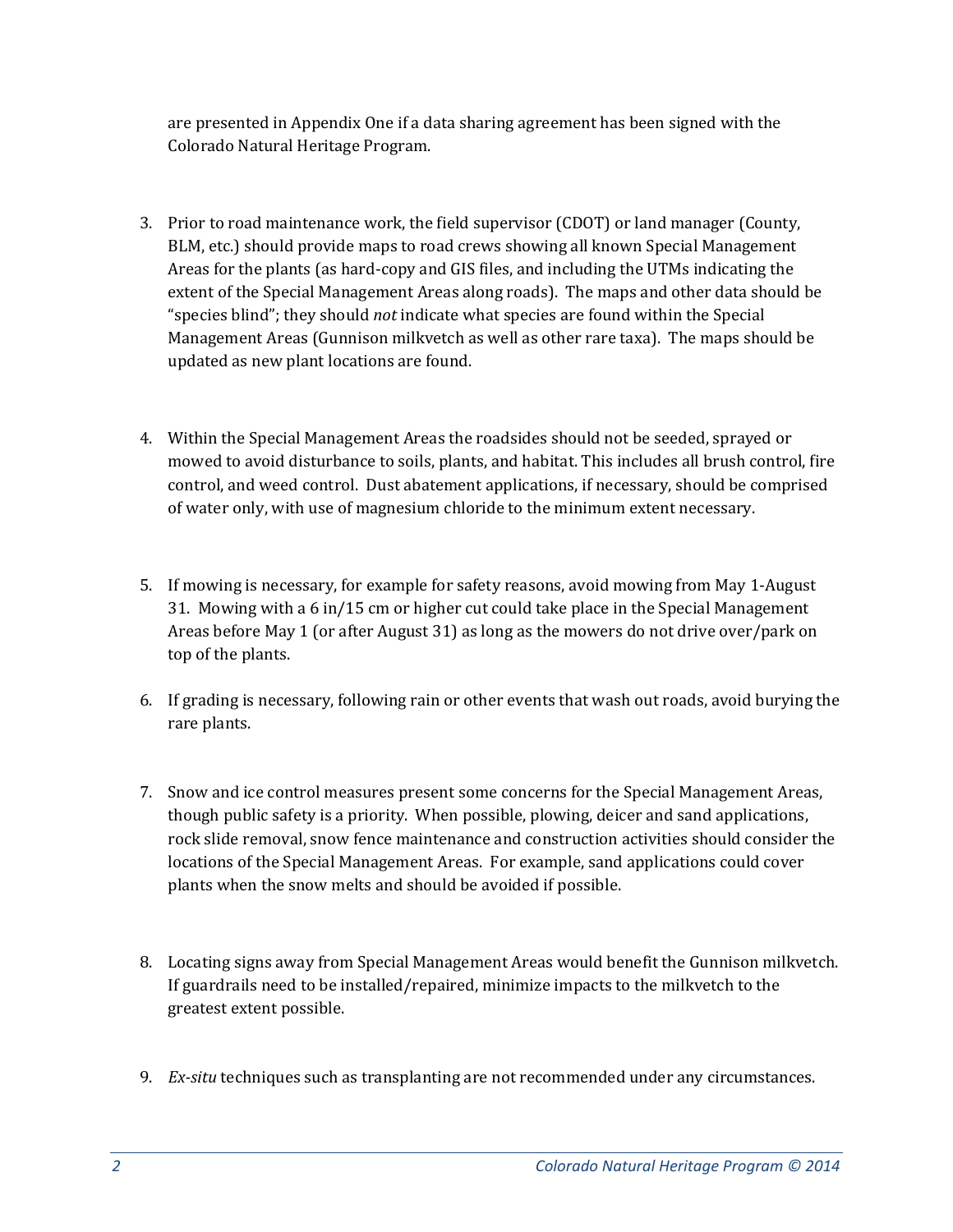- 10. Develop monitoring plans for the roadside locations of Gunnison milkvetch, with goals to detect any decrease in the population size or condition, and/or needs for restoration efforts and/or noxious weed management.
- 11. Minimize impacts to habitat for Gunnison milkvetch through appropriate and creative project planning. Some examples of appropriate and creative project planning include:
- Wash vehicles and other equipment to reduce the spread of noxious weeds from other areas.
- Assure that straw and hay bales used for erosion control are certified free of noxious weeds.
- Contact the Colorado Natural Heritage Program at Colorado State University when planning ground breaking activities at or near (within 200 meters/218 yards of) Gunnison milkvetch sites.

# **NOXIOUS WEED MANAGEMENT IN HABITAT FOR GUNNISON MILKVETCH (***ASTRAGALUS ANISUS***)**

- 1. Document, map, monitor and control all infestations of noxious weeds (Colorado Noxious Weed Act 2003) and other non-native invasive plant species in and adjacent to occupied habitat for Gunnison milkvetch. The Colorado Noxious Weed List can be found online at: http://www.colorado.gov/cs/Satellite/Agriculture-Main/CDAG/1174084048733
- 2. Monitor Special Management Areas for new weed infestations. Noxious weeds in close proximity (within  $400-800$  meters/437-875 yards) to the plants of concern should be the highest priority for control. Ensure that the rare plants are protected from any damage resulting from weed control efforts.
- 3. Control noxious weeds using integrated techniques. Limit chemical control in areas within 200 meters/218 yards of rare plant species to avoid damage to non-target species. Mechanical or chemical control in and near rare plant habitat should only be implemented by personnel familiar with the rare plants.
- 4. Herbicide application should be kept at least 200 meters/218 yards from known plant populations, except in instances where weed populations threaten habitat integrity or plant populations. Great care should be used to avoid pesticide drift in those cases.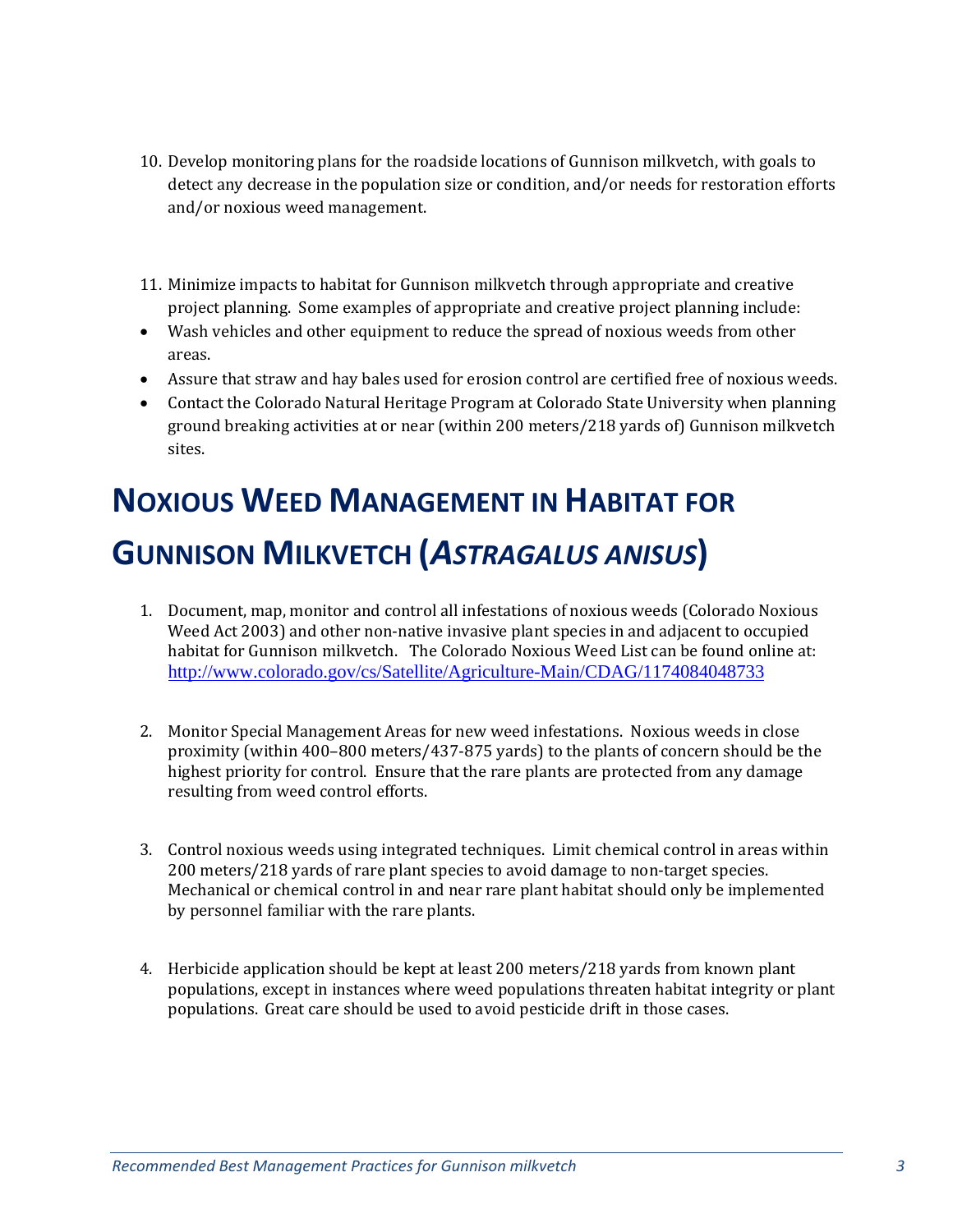## **OTHER NEEDS AND RECOMMENDED GUIDELINES**

Further inventory, monitoring, research, and conservation planning is recommended for the Gunnison milkvetch to assist with future development and implementation of these Best Management Practices (BMPs), as well as our basic understanding of this rare species. As we work to manage for the long-term viability of the Gunnison milkvetch it will be important to conduct botanical surveys (inventories) and map new locations to improve our understanding about how roadside locations contribute to full species distribution. Inventory work may also help to identify sites that could be suitable for conservation efforts. Monitoring roadside locations is important to determine if the BMPs are working, and clarify the conservation status of the species. Research into pollination ecology, recommended setbacks, and phenology is also suggested. As these research efforts are undertaken, the following recommendations can help assure high quality results that will be most useful in conservation planning activities.

- 1. Botanical field surveys should be conducted by qualified individual(s) with botanical expertise, according to commonly accepted survey protocols, and using suitable GPS equipment. The Colorado Natural Heritage Program (CNHP) at Colorado State University can provide references, field forms, etc. Surveys should be repeated at least once every 10 years. Prioritize surveys on preferred geologic substrates within species range.
- 2. Botanical field surveys should be conducted during June and July when the Gunnison milkvetch can be detected and accurately identified. In some cases multi-year surveys may be necessary, e.g., if drought conditions occur during the survey window.
- 3. If Gunnison milkvetch (or other species of concern) are found within the survey area, the botanist should endeavor to determine the complete extent of the occurrence and the approximate number of individuals within the occurrence. Ideally occurrences should be delineated by GPS and the results imported to GIS for inclusion on updated project maps.
- 4. Field survey results should be reported to CNHP, and to appropriate land managers. A photograph or voucher specimen (if sufficient individuals are present) should be taken. Vouchers should be deposited in one of Colorado's major herbaria (e.g., University of Colorado, Colorado State University, Denver Botanic Gardens). Negative results of surveys should also be reported to CNHP.
- 5. Perform frequent and timely inspections of development sites and plants of concern occurrences to ensure that BMPs are being followed, and to identify areas of potential conflict. Inspections of plant occurrences should be performed by a botanist or other qualified personnel.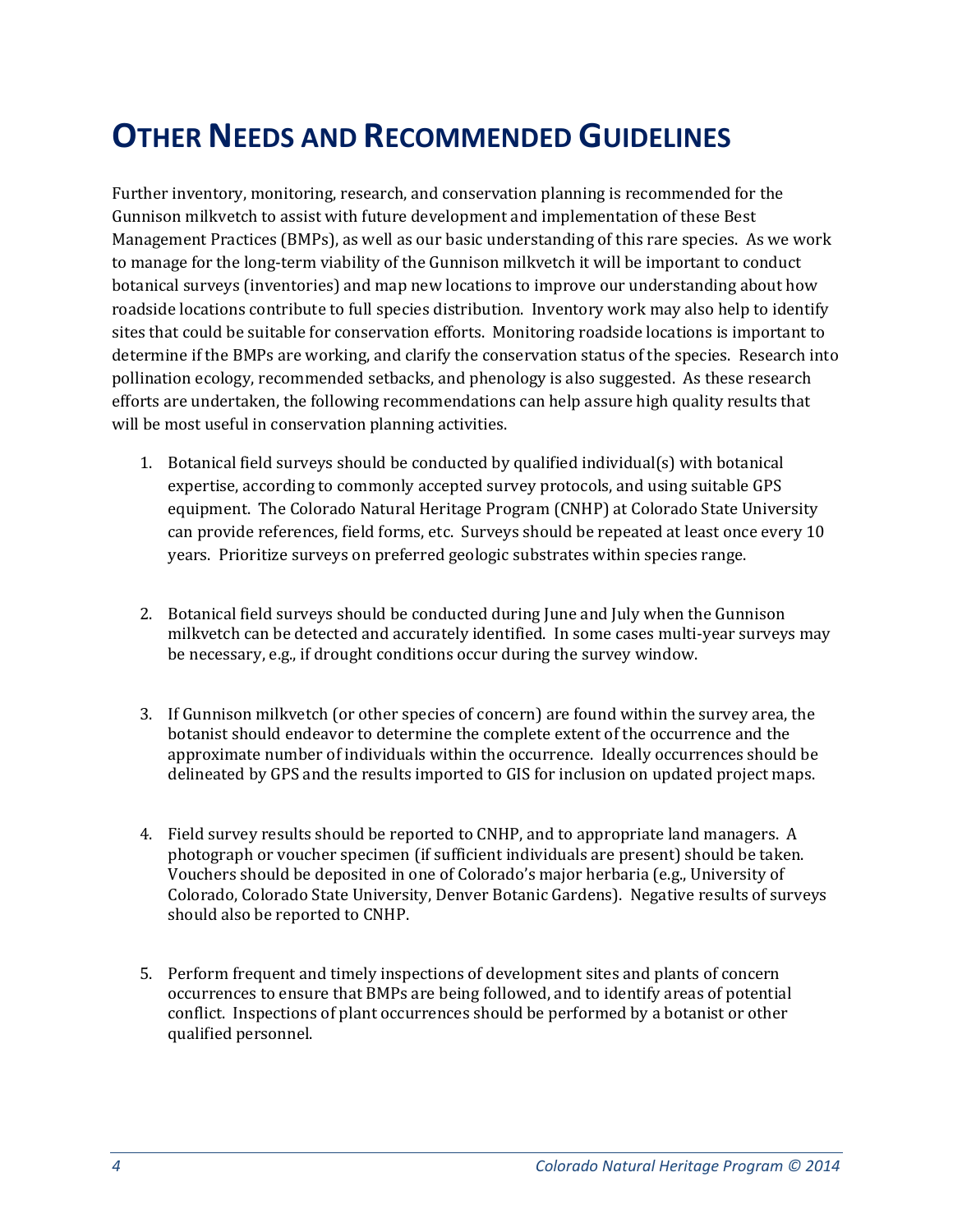- 6. Monitoring is more likely to succeed if properly planned. Collection of baseline data, prior to any impact, is vital. Although land management agencies may have specific monitoring guidelines, an excellent reference for developing and implementing a monitoring plan is Elzinga et al. (1997).
- 7. Monitor impacts on plants of concern from road maintenance or other activities in the area. If impacts are noted, change management to address the cause of impacts.
- 8. Develop and implement monitoring plans for noxious weeds. Plans should be designed to detect new infestations and document the extent and spread of existing weeds.

### **SPECIES PROFILE**

### *Astragalus anisus* **(Gunnison milkvetch)**

Fabaceae (Pea Family)



Close up of *Astragalus anisus* in flower by Lori Brummer.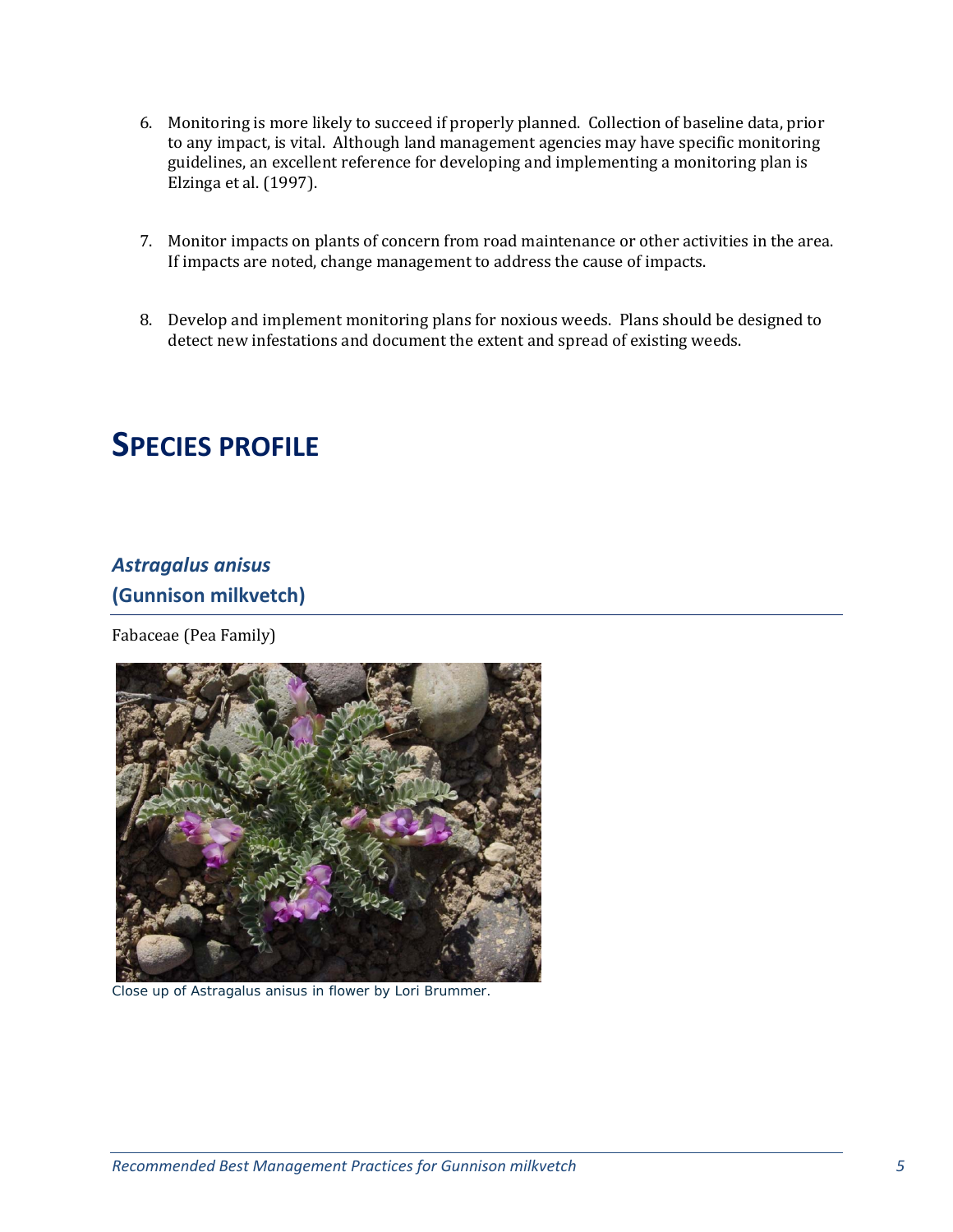

Close up of Gunnison milkvetch (*Astragalus anisus)* in fruit by Barry Johnston.



Close up of Gunnison millkvetch (*Astragalus anisus)* pods by Barry Johnston.

### **Ranks and Status**

**Global rank**: G2G3 **State rank**: S2S3 **Federal protection status**: BLM Sensitive **State protection status**: None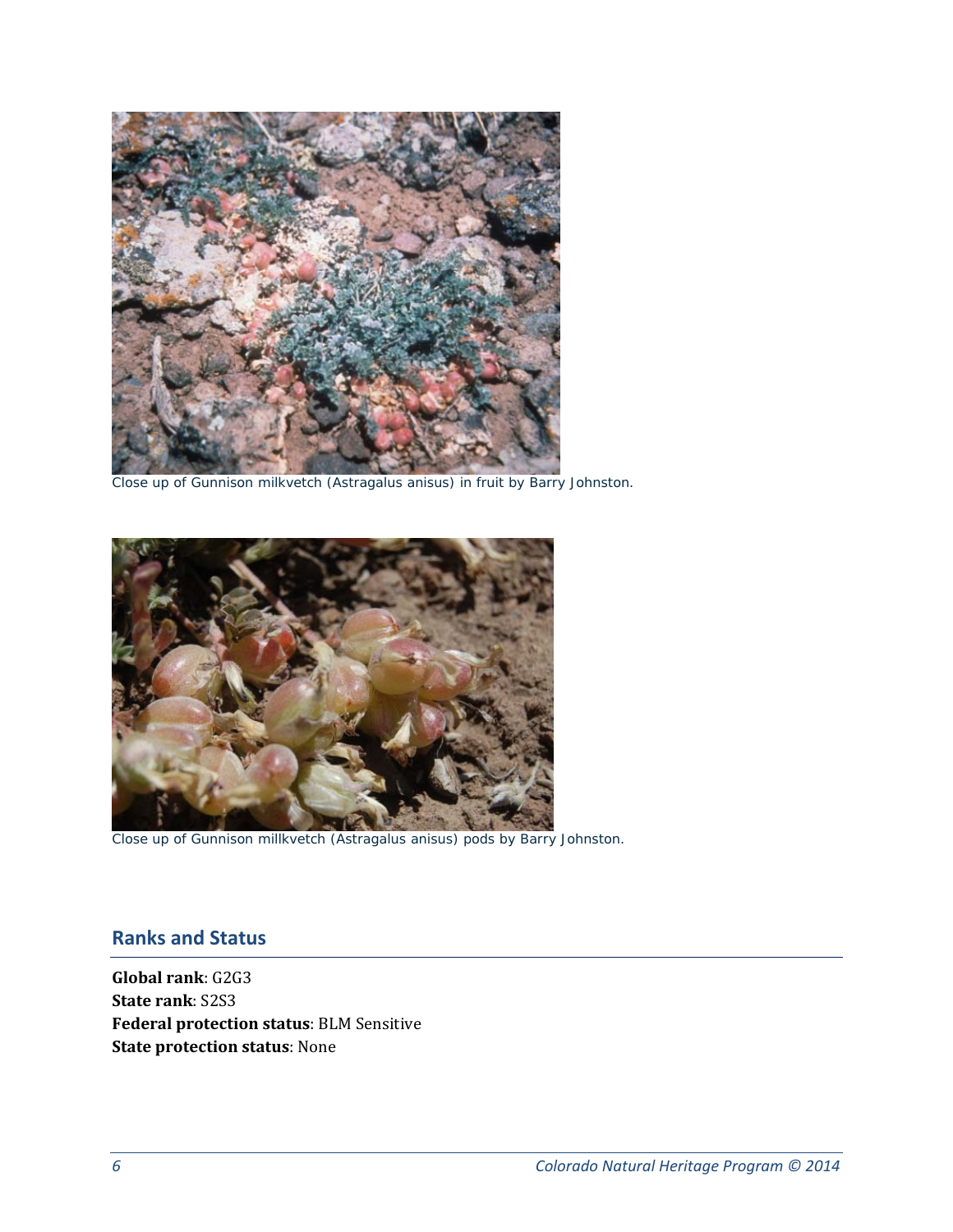### **Description and Phenology**



**General description**: Gunnison milkvetch *(Astragalus anisus)* is a short, tufted perennial with basal leaves that arise from a very short stem above a woody taproot. The caudex, or stem base, often shows the thatched remains of old leaves. The leaves are pinnately compound, up to 7 cm/3 in long, with 11 to 15 leaflets. The entire plant appears silvery-gray due to the presence of numerous hairs of a characteristic dolabriform (ax or pick-shaped) shape. Flowers are borne on short racemes and are typically pink-purple in color. The pods (fruits) are short  $(1.3 \text{ to } 1.8 \text{ cm}/0.5 \cdot 0.7 \text{ in } \text{length})$ and almost round, though somewhat compressed from front to back, and of a fleshy texture with flat-lying hairs. Fruits are originally green in color, becoming brown with maturity. Each fruit contains 28 to 40 ovules. Seeds are smooth, black, and small (2.0 to 2.4 mm/0.08-0.09 in in length). The fruit is bilocular (has two chambers), often appears red or orange when inflated, and splits into two sections when dry (Decker and Anderson 2004).

**Look Alikes**: *Astragalus anisus* could be confused with A. *missouriensis* which also grows in the Gunnison Basin, but has a mottled pod. The two species can only be distinguished by their fruit.

**Phenology:** Flowers May-June (Spackman et al. 1997, Ackerfield 2012).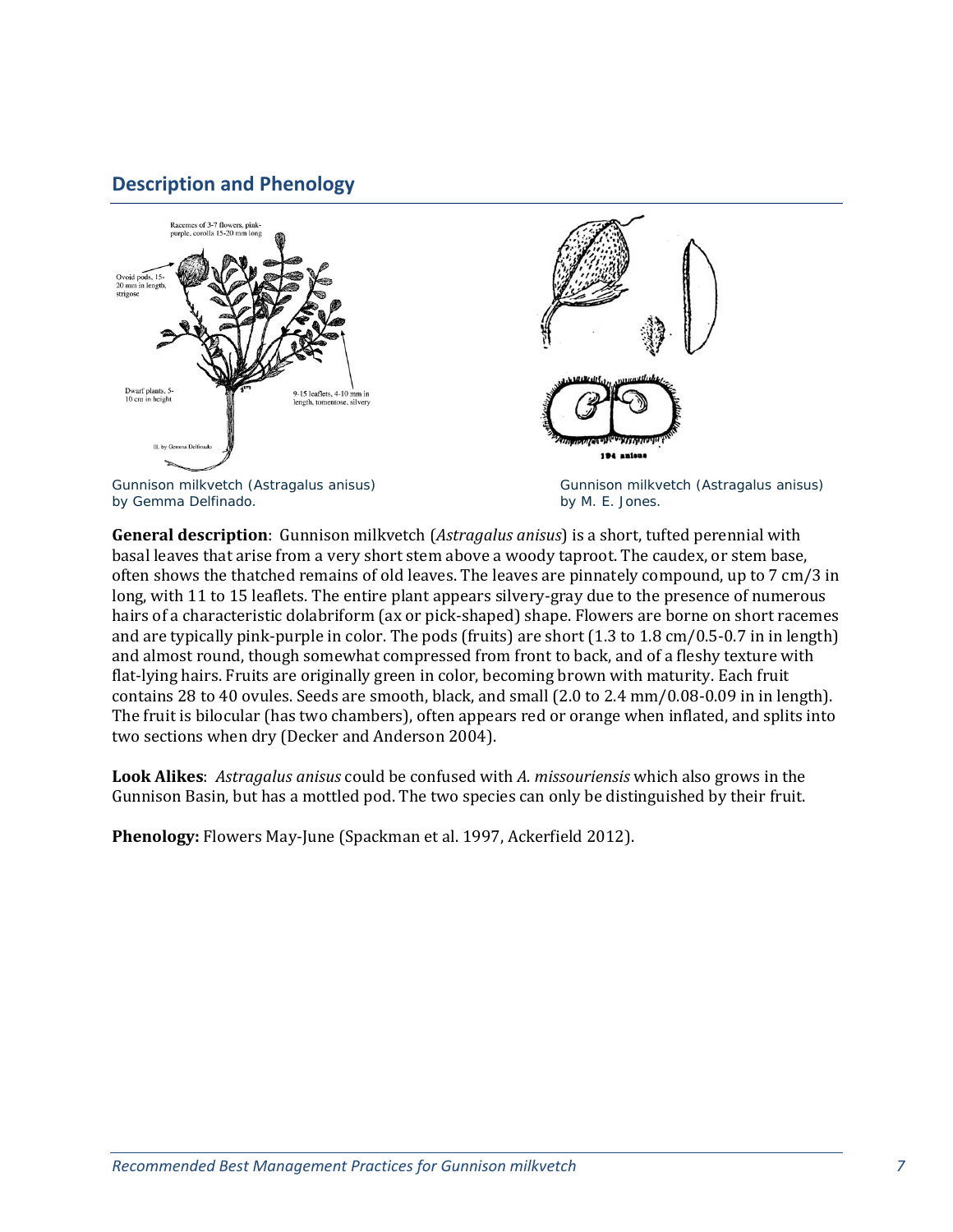### **Habitat**



Habitat of Gunnison milkvetch (*Astragalus anisus)* by Bernadette Kuhn

Habitat description: The Gunnison milkvetch is found within Sagebrush Shrubland (dominated by *Artemisia tridentata* ssp. *tridentata*, *Artemisia tridentata* ssp. *vaseyana*, *Artemisia tridentata* ssp. wyomingensis, or Artemisia cana) and Sagebrush Shrub Steppe (dominated by Artemisia nova or *Artemisia arbuscula*) ecological system types; primarily within the Dry Sagebrush Shrubland type. This species is usually found in fairly open sites where sagebrush shrubs do not form a closed canopy, but sometimes shelters under low sagebrush plants. Sites are characterized by the absence of trees, moderate shrub cover, moderate understory cover, and extensive bare ground. Gunnison milkvetch is found on flats on the floor of the Gunnison Basin and on hillsides. Usually on sandy clay to gravelly soils overlying granitic bedrock; parent materials include rhyolite, tuff, gneiss, and schist. Slopes range 0 - 34% (average 17.3%) and aspects are usually west-facing. Other associated species include *Phlox hoodii*, *Bouteloua gracilis*, *Poa fendleriana*, and *Stipa pinetorum* (Decker and Anderson 2004).

**Elevation Range:** 7,523 - 9,741 feet; 2,293 - 2,969 meters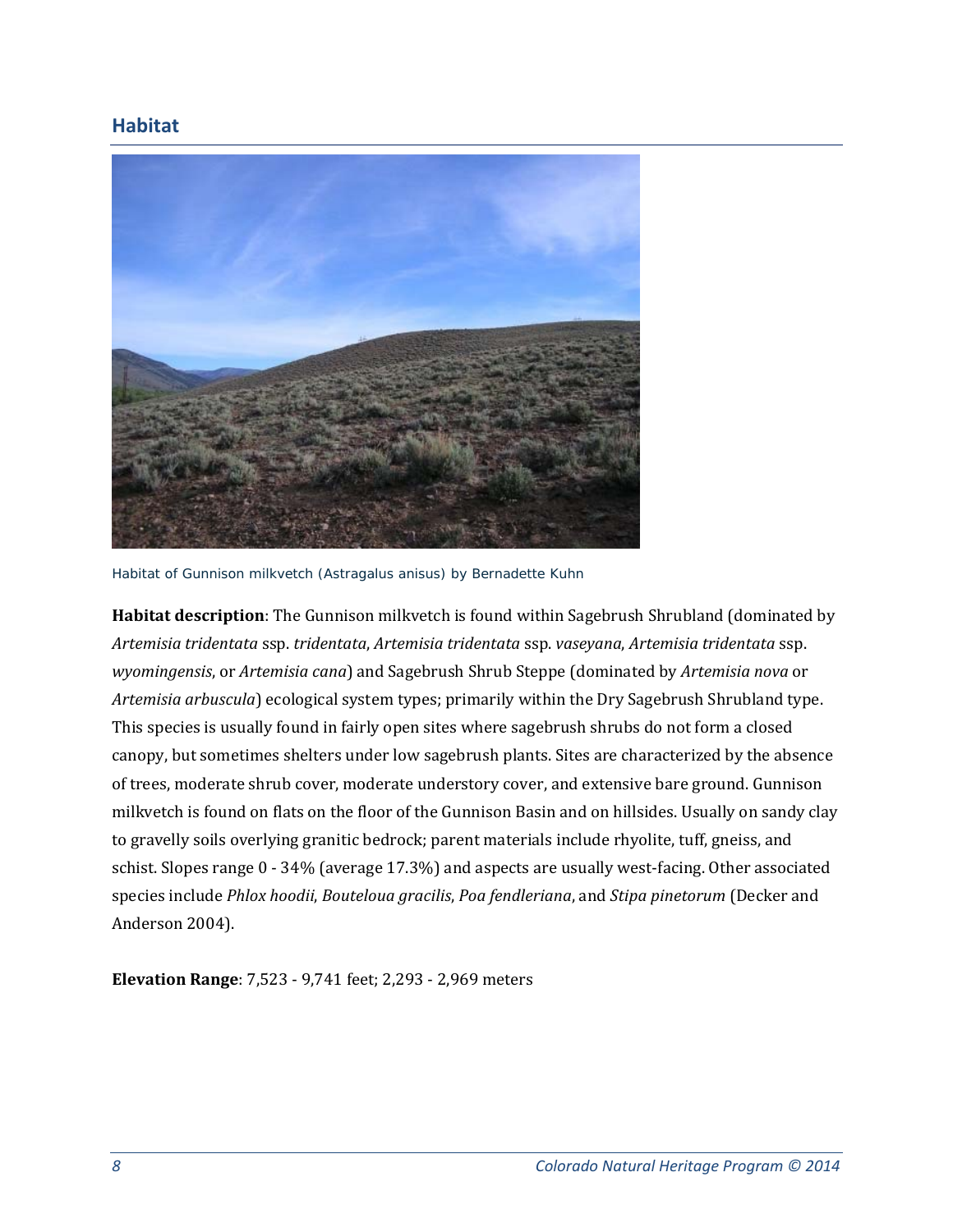### **Distribution**

#### **Colorado endemic:** Yes

**Global range:** The species entire global range is contained within the upper Gunnison Basin, in Gunnison and Saguache counties, Colorado.



Distribution map of Gunnison milkvetch (*Astragalus anisus)* in Colorado. This species is known from Colorado and nowhere else in the world.

### **Threats and Management Issues**

The primary threat at this time is considered to be road building (and maintenance) (Decker and Anderson 2004, Rondeau et al. 2011). Other threats are from off-road vehicle use, non-motorized recreation, non-native species invasion, grazing, residential development, fire suppression, resource extraction, and global climate change. A lack of systematic tracking of population trends and conditions and a lack of knowledge about the species' basic life cycle also contribute to the possibility that one or more of these factors will threaten its long-term persistence (Decker and Anderson 2004).

### **REFERENCES**

Ackerfield, J. 2012. The Flora of Colorado. Colorado State University Herbarium. 433 pp.

- Barneby, R. C. 1964. Atlas of North American Astragalus. Memoirs of New York Botanical Garden, vol. 13. New York Botanical Garden, Bronx, NY.
- Barneby, R.C. 1964. Atlas of North American Astragalus. 2 Vols. New York Botanical Garden, Bronx, New York. 1188 pp.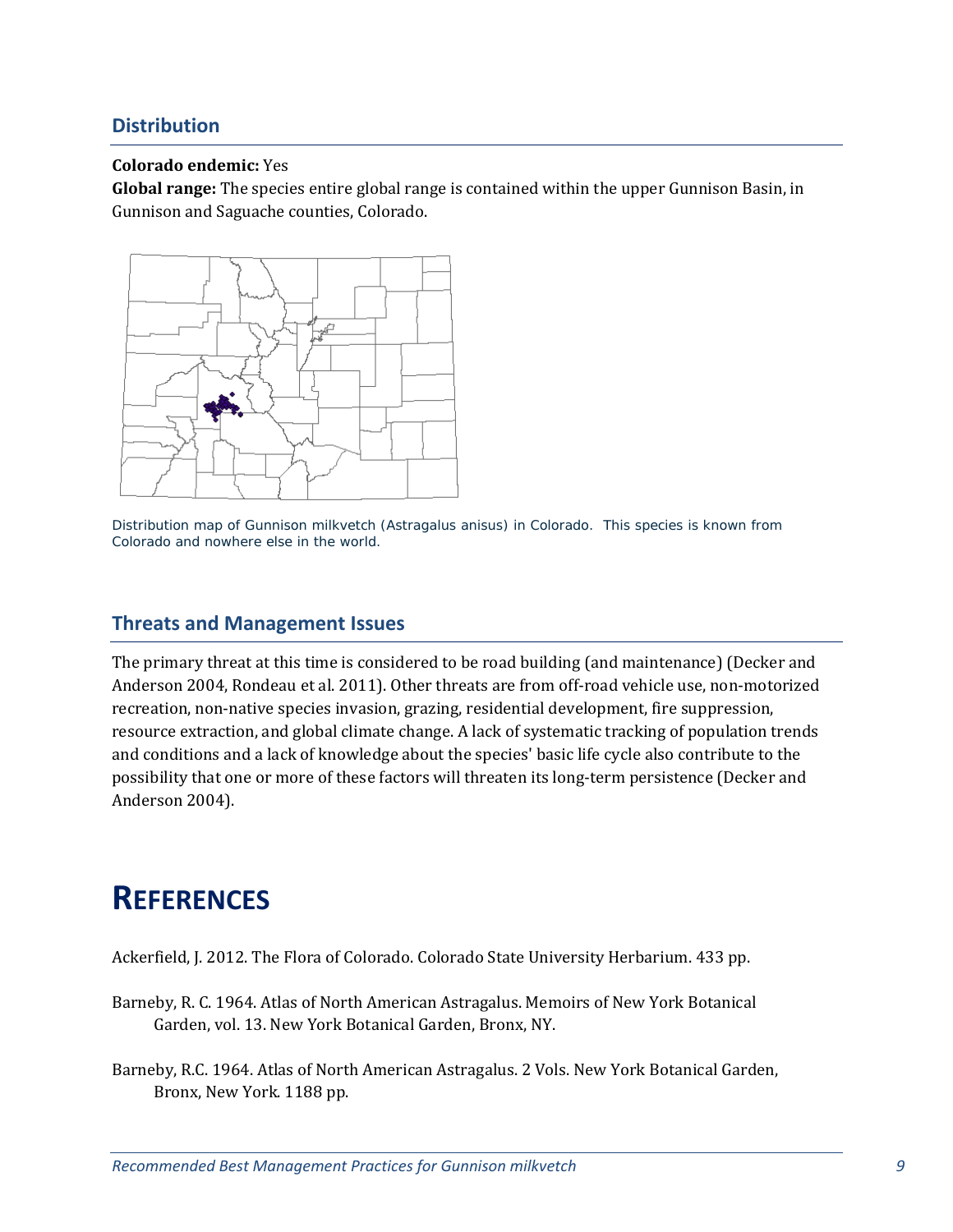- Colorado Noxious Weed Act. 2003. Title 35: Agriculture, Article 5.5: Colorado Noxious Weed Act, and 8 CRR 1203-19 Rules pertaining to the administration and enforcement of the Colorado Noxious Weed Act.
- Decker, K. and D.G. Anderson. 2004. Astragalus anisus M.E. Jones (Gunnison milkvetch): a technical conservation assessment. USDA Forest Service, Rocky Mountain Region. Online. Available: http://www.fs.fed.us/r2/projects/scp/assessments/astragalusanisus.pdf (Accessed 2006).
- Elliott, B. A., S. Spackman Panjabi, B. Kurzel, B. Neely, R. Rondeau, M. Ewing. 2009. Recommended Best Management Practices for Plants of Concern. Practices developed to reduce the impacts of oil and gas development activities to plants of concern. Unpublished report prepared by the Rare Plant Conservation Initiative for the National Fish and Wildlife Foundation.
- Elzinga, C.L., D.W. Salzer, and J.W. Willoughby. 1997. Measuring & Monitoring Plant Populations. BLM Technical Reference 1730‐1.
- Isely, D. 1998. Native and naturalized Leguminosae (Fabaceae) of the United States (exclusive of Alaska and Hawaii). Monte L. Bean Life Science Museum, Brigham Young University; MLBM Press, Provo, Utah. 1007 pp.
- Kartesz, J.T. 1994. A synonymized checklist of the vascular flora of the United States, Canada, and Greenland. 2nd edition. 2 vols. Timber Press, Portland, OR.
- Neely, B., S. Panjabi, E. Lane, P. Lewis, C. Dawson, A. Kratz, B. Kurzel, T. Hogan, J. Handwerk, S. Krishnan, J. Neale, and N. Ripley. 2009. Colorado Rare Plant Conservation Strategy, Developed by the Colorado Rare Plant conservation Initiative. The Nature Conservancy, Boulder, Colorado, 117 pp.
- Panjabi, S.S. and G. Smith. 2014. Conserving Roadside Populations of Colorado's Globally Imperiled Plants 2013-2014 Pilot Project. Colorado Natural Heritage Program, Colorado State University, Fort Collins, Colorado.
- Rondeau, R., K. Decker, J. Handwerk, J. Siemers, L. Grunau, and C. Pague. 2011. The state of Colorado's biodiversity 2011. Prepared for The Nature Conservancy. Colorado Natural Heritage Program, Colorado State University, Fort Collins, Colorado.
- Rydberg, P.A. 1906. Flora of Colorado. Agricultural Experiment Station of the Colorado Agricultural College, Fort Collins.